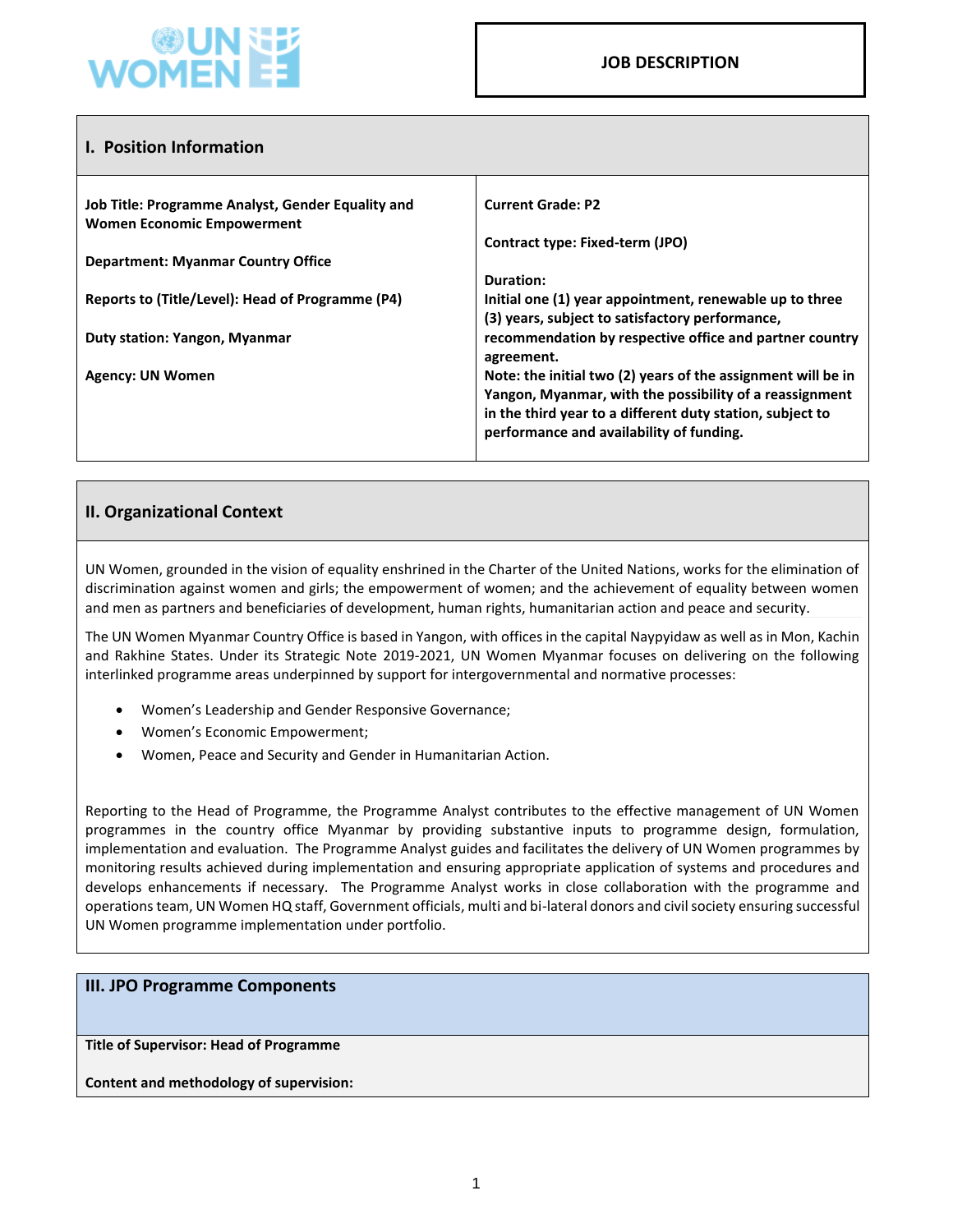Establishment of a Work Plan: During the first month of the assignment, the Junior Professional Officer (JPO) will work jointly with the direct supervisor to finalize an agreed upon work plan. The final work plan will be discussed and mutually agreed to by the JPO and supervisor

## **Evaluation**:

The Performance Management and Development (PMD) tool will serve as a primary platform to evaluate of the JPO's performance.

### **Training components:**

- Participation in a UN Women Induction Course in New York or remotely if applicable.
- UN Women mandatory online training courses
- Access to online training and learning resources of the Learning Management System to develop management skills as well as knowledge in specific technical areas in line with the individual learning plan developed annually with the supervisor
- Use of yearly JPO duty-related travel and training allocation (DTTA), as per the online DTTA guide

#### **Learning components:**

On completion of the assignment, the JPO will have acquired programme management, inter-agency coordination and resource mobilisation skills. In addition to strengthening of UN Women competencies skills set, those listed below, the JPO will also learn/acquire some of the following:

- UN Women corporate strategies, approaches, and partnerships
- Gender analysis, risk analysis and comprehensive country assessment in UN Development assistance framework
- Strategic planning: Participation in UN Women country strategy elaboration (analysis, participatory planning and budgeting),
- Participatory country strategy review
- Building partnerships with gender machinery and women movement
- Inter-agency coordination and joint programming on economic empowerment
- And
	- Proposal drafting for resource mobilization

# **IV. Functions**

- **1. Contribute technically to the development of programme strategies, in Gender Equality and Women Economic Empowerment**
- Provide substantive inputs to the design and formulation of programme/ project proposals and initiatives.
- Identify areas for support and intervention related to the programme.
- **2. Provide substantive technical support to the implementation and management of the Myanmar Country Office portfolio on Gender Equality and Women Economic Empowerment**
- Provide technical inputs to the annual workplan and budget;
- Lead the implementation of programme activities;
- Lead the coordination of the call/request for proposals, including the organization of technical review committees, and capacity assessment of partners;
- Review, coordinate and monitor the submission of implementing partner financial and narrative reports;
- Train partners on Results Based Management and monitor implementation.
- **3. Provide technical assistance and capacity development to project/programme partners**
- Coordinate and provide technical support in the implementation of programme activities; Develop technical knowledge products
- Maintain relationships with national partners to support implementation and expansion of Gender Equality and Economic Empowerment of Women;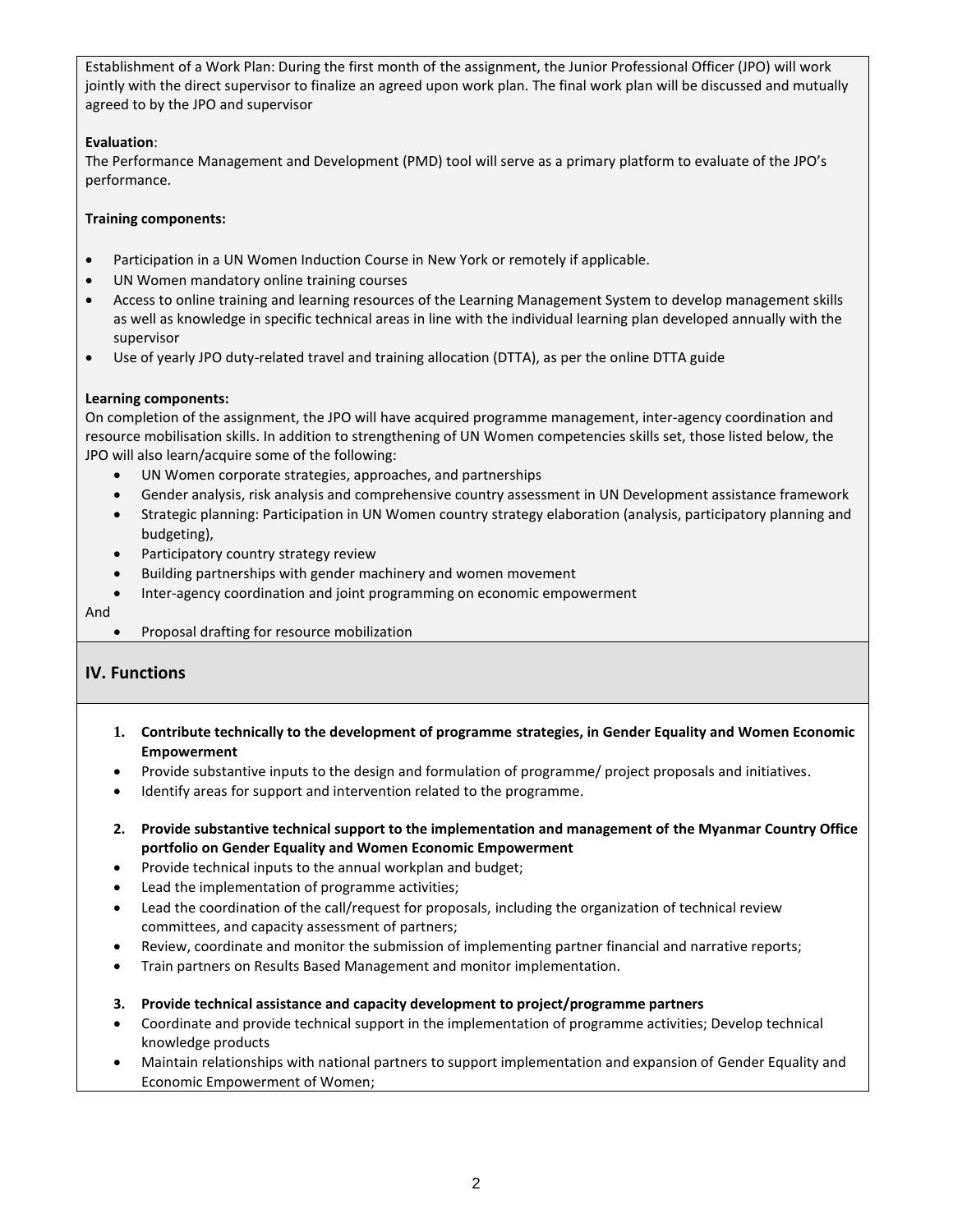- Identify opportunities for capacity building of partners and facilitate technical/ programming support and trainings to partners, as needed.
- **4. Provide technical inputs to the monitoring and reporting of the programme/ project**
- Monitor progress of implementation of activities and finances using results based management tools;
- Draft reports on monitoring missions, programme results s, outputs and outcomes;
- Provide substantive inputs to the preparation of donor and UN Women reports.
- **5. Provide substantive technical inputs to the management of people and finances of the UN Women Myanmar Country Office including in the Gender Equality and Women Economic Empowerment**
- Monitor budget implementation and make budget re-alignments/ revisions, as necessary;
- Provide substantive inputs to financial reports;
- **6. Provide substantive inputs to building partnerships and resource mobilization strategies**
- Provide substantive inputs to resource mobilization strategies; analyze and maintain information and databases;
- Prepare relevant documentation such as project summaries, conference papers, briefing notes, speeches, and donor profiles;
- Participate in donor meetings and public information events, as delegated.
- **7. Provide technical support to inter-agency coordination on Gender Equality and Women Economic Empowerment to achieve coherence and alignment of UN Women programmes with other partners in the country**
- Provide substantive technical support to the Representative and Deputy Representative on inter-agency coordination related activities by drafting background reports and briefs.
- **8. Provide substantive inputs to advocacy, knowledge building and communication efforts**
- Develop background documents, briefs and presentations related to Gender Equality and Women Economic Empowerment.
- Coordinate and organize advocacy campaigns, events, trainings, workshops and knowledge products;
- Coordinate the development of knowledge management methodologies, and products on Gender Equality and Women Economic Empowerment.

# **V. Key Performance Indicators**

- Timely and quality inputs to programme development
- Timely and quality implementation of Programme/Portfolio/ activities against set workplans, timelines, and budgets, in line with the Strategic Note
- Timely and quality technical assistance
- Quality and timely inputs to reporting
- Strong relations with partners and stakeholders
- Enhanced best practices and lessons learned documented and circulated

### **VI. Competencies**

#### **Core Values:**

- Respect for Diversity
- Integrity
- Professionalism